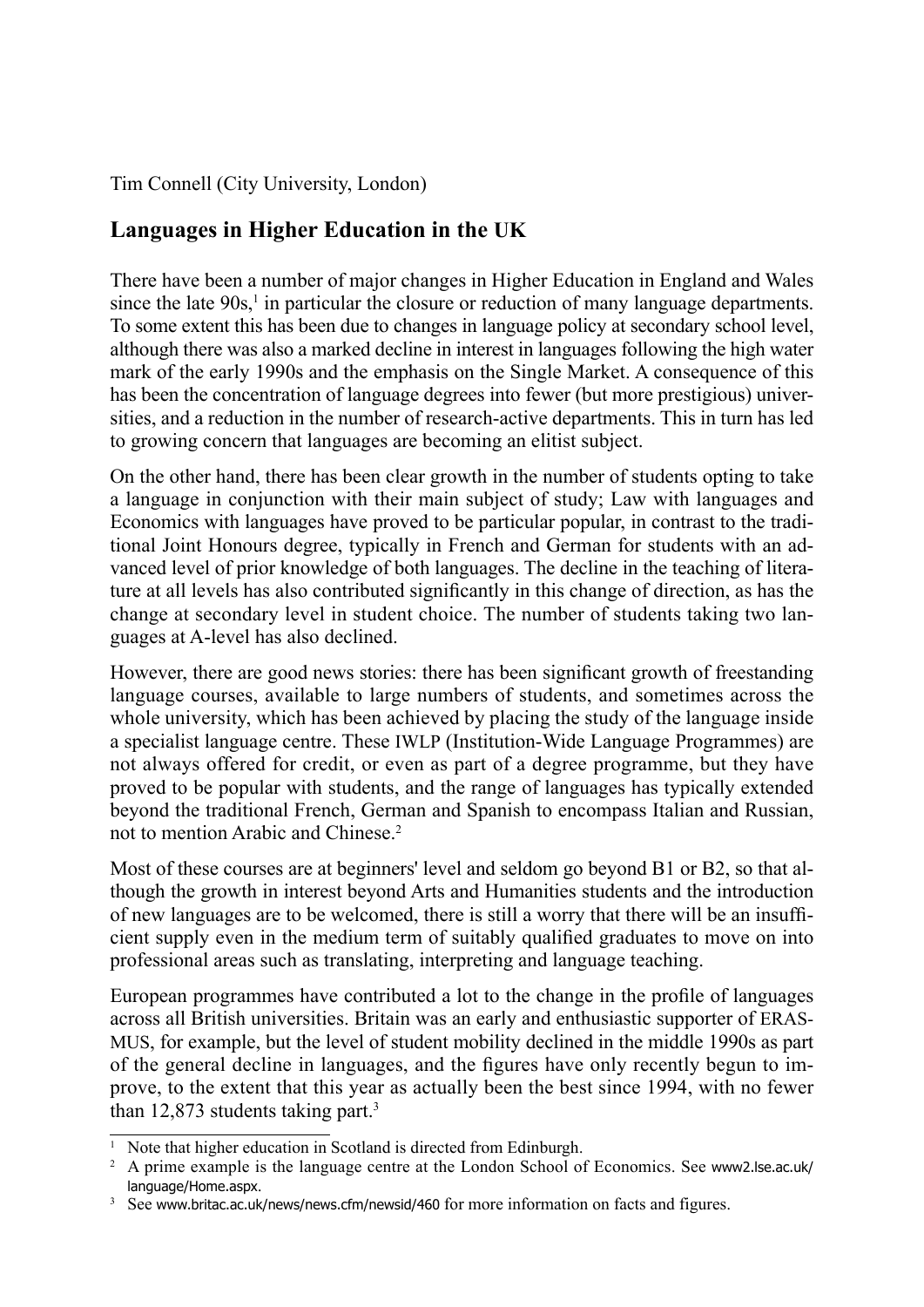A number of factors may be at work here: the decision by the government to increase fees, typically to £9,000 a year from 2012-2013 is likely to have a signicant impact. It already appears that a far larger number of students entered universities in England and Wales in 2011 to beat the fee increase, and there has been a fall in the number taking a gap year before commencing their studies. This is ironic as universities have viewed gap years as a good way of widening student horizons and giving them some experience of life outside the world of education before embarking on three or four years of further study.<sup>4</sup> University application figures in November 2011 have caused some concern given that the rate of application has fallen quite signicantly, although a few institutions have actually seen a small increase.<sup>5</sup>

However, the cost of fees plus the living costs incurred by students may well prove to be a discouragement to adding a further ERASMUS year to one's programme of study, not so much because of the cost (some of which will be offset by ERASMUS funding) but because the move into full-time employment will be deferred by another year. The current high level of unemployment among the young may, however, persuade students that they should extend their period of study in the hope that the employment situation will have improved by the time they finally take their degree.

The other traditional way of covering the cost of studying abroad is to go as a language assistant, a programme administered by the British Council.<sup>6</sup> Despite government threats to reduce funding, applications remain buoyant, and to non-traditional countries as well as France, Spain and Germany. The position for incoming international students is not quite so positive, as there have been cuts in the number of assistantships available in Scotland.

In the field of languages, the clearest area of growth has been in MA programmes in translation as language departments diversify and seek ways of attracting more students and covering costs. There are now over seventy, which is a remarkable achievement given that translation *per se* has not traditionally been seen as a specific topic for study, but rather encapsulated within undergraduate degrees as part of language teaching.

There has been a major shift in emphasis towards the theory of translation and reflection on practice, besides the introduction of new areas of work to cover fields such as audiovisual translation. Interpreting, however, has fared less well. High-level oral skills tend not to be covered so thoroughly at undergraduate level and the length of training needed in order to enter the profession is also seen as a disincentive. Public service interpreting, on the other hand, is covered by the Chartered Institute of Linguists, the main professional language body in the UK. 7

<sup>&</sup>lt;sup>4</sup> The number of students asking to defer university entry by one year has fallen from 16,000 in 2010 to 6,000 in 2011. See www.guardian.co.uk/travel/2011/aug/19/end-of-the-gap-year.

<sup>&</sup>lt;sup>5</sup> Application numbers have fallen so far this year by 9% overall, with some slight increases, but also some major drops for individual institutions. See www.timeshighereducation.co.uk/story.asp?storycode= 417891.

 $6\,$  Go to www.britishcouncil.org/languageassistants.htm for more information.

<sup>7</sup> See www.iol.org.uk.